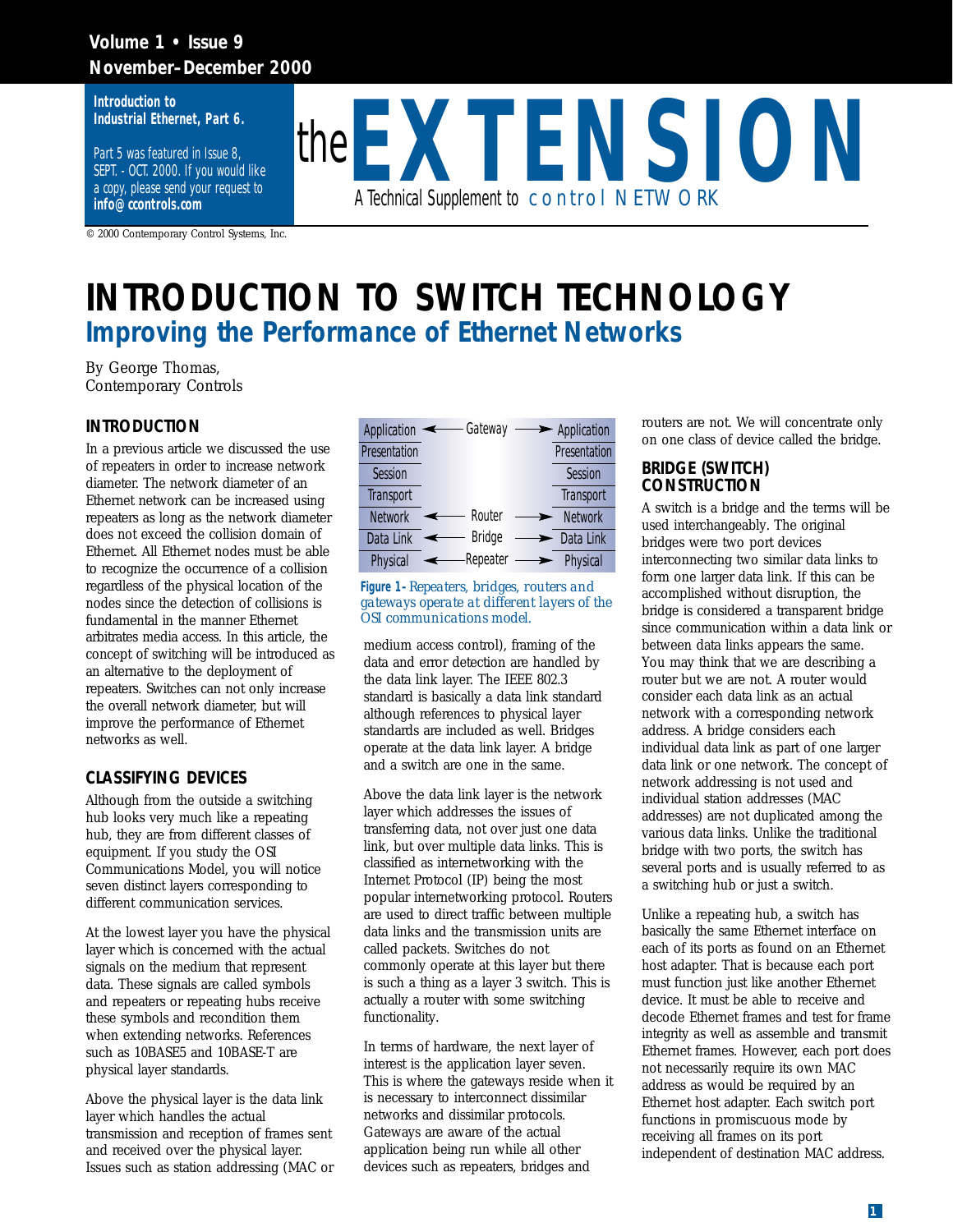

#### **COLLISION DOMAIN COLLISION DOMAIN**

#### **Figure 2–***Collision domains terminate at the switch port.*

During transmissions, the Ethernet port masquerades as the originating device by assuming its source address. Therefore, each port on the switching hub does not require its own MAC address unless bridge addressing is required (the spanning tree algorithm requires bridge addressing).

By having an Ethernet interface on each port, the Ethernet collision domain terminates at the switch port. With a repeating hub, the complete hub is part of the collision domain. By having a switch, the effective network diameter can double with the addition of one switch. This is because the network can be broken into two distinct data links. This is one benefit of switches. The effective network diameter can be increased with the addition of switches. This is especially important at 100Mbps since the collision domain is only 205 meters wide for copper-based systems.

Another difference between a repeating hub and a switch is that the repeating hub must operate at only one speed either 10Mbps or 100Mbps. A switching hub can have multi-speed ports which can adjust to the capabilities of the device attached to its port. This is called autonegotiation and different speeds on different ports are allowed. Some switches have fixed low speed ports (10Mbps) and one or more high-speed ports (100Mbps) for connection to servers where most of the traffic will be experienced.

By terminating collision domains at each of its ports, a switch effectively segments the network into separate collision domains. If only one device is attached to a switch port (an Ethernet host adapter or another switch port), this is called microsegmentation. Under these circumstances full-duplex operation is possible yielding no collisions. However, if a shared Ethernet collision domain is

present on a switch port (multiple host adapters and a repeating hub), only halfduplex operation is allowed and the switch port must conform to Ethernet's medium arbitration rules.

#### *Switch Operation*

To understand the operation of a switch, we will assume that there are no provisions for programming the switch. The switch we will discuss will only modify its operation through a learning process.

Assume our switch has four identical ports. When power is applied to the switch it will behave just like a repeating hub. A data stream received on any one of its ports will be replicated, without modification, onto all other ports except for the arrival port. There will be no subsequent transmission on the port from which the data was received. In this situation the switch is functioning just like a repeating hub. There is, however, one difference. Switches operate at the data link layer and act upon frames. In the general case, a complete Ethernet frame, regardless of length, is received before being transferred to the switch's output ports. Therefore, data latency is introduced that varies with the length of the received frame. A repeating hub operates at the physical layer and acts upon symbols. A received symbol is transferred to the repeating hub's output ports usually within a few bit times. The data latency through a repeating hub is short and independent of the length of the incoming frame.

Let's assume that station A on port 1 is attempting a unicast (one to one) message to station B located at port 2. With a repeating hub or an unlearned switch, all stations on all ports are going to hear this transmission to station B even though they are not part of the conversation. This creates unnecessary traffic on the network that prevents other

stations from initiating transmissions since they must defer to this traffic. Only when silence is sensed on the network will a deferring station initiate a transmission. Unlike a repeating hub, a learning switch will note the source address of the transmission from station A on port 1 and will enter into its table the fact that station A resides on port 1. However, at this time the switch does not know where station B resides and, therefore, must send the transmission to all other ports. This is called flooding. Not until station B initiates a transmission will the switch learn that station B resides on port 2. Once station A and B's port assignments are entered into the switch's table, all subsequent unicast transmissions between these two stations will only appear on ports 1 and 2. All other ports will not know a transmission is occurring allowing other stations, not located on ports 1 and 2, to initiate a simultaneous transmission. This is why switches offer improved throughput over repeating hubs.

What happens if station B is physically moved to port 3? If station A again initiates a transmission to station B, the transmission will fail since it will only be delivered to port 2 where the switch thinks station B resides. In order for station B to be found again, it must initiate a transmission. If it does, the switch will note a change in port assignment for station B and change its table accordingly. But what if station B never reports in? Perhaps this station speaks only when spoken to. There is no way for the switch to learn the new location of station B. That is why the switch's table must be aged.

Aging is the process of unlearning. Periodically the switch checks to see if all stations in its table have initiated a transmission within the aging limit. If a



**Figure 3–***Switches direct traffic only to necessary ports*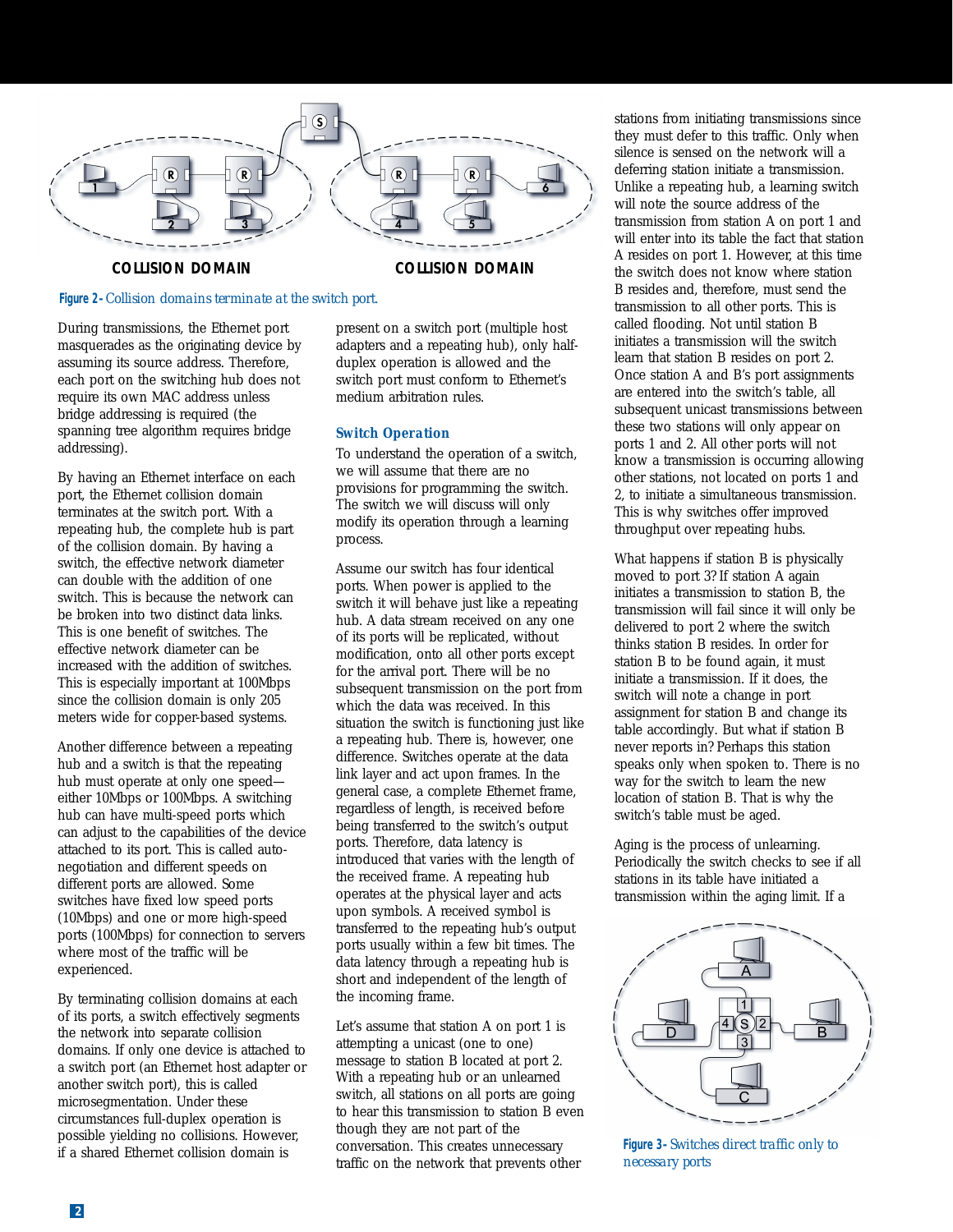particular station has not, it will be removed from the table. In the example above, station B's entry would be erased. Therefore, when station A initiates a transmission to station B, the switch, finding no entry in its table for station B, will flood all ports allowing station B to hear station A. If station B responds to station A by initiating a transmission, the switch will learn station B's new port assignment and note it in its table. This aging process usually occurs every four to five minutes, so it may take a while to learn locations of devices that are quiet.

#### *Switch Fabric*

The beauty of a switch is that, unlike a repeating hub, a switch allows simultaneous transmissions on its ports thereby increasing throughput. This is only true if the switching mechanism within the switch is fast enough to handle simultaneous transmissions on all its ports. If the switch can do this, it is said to be operating at wire speed and it is called a non-blocking switch. If it cannot keep up with the traffic, it may need to queue frames or lose frames. This is called a blocking switch. This switch mechanism within the hub is called its switch fabric and it must be extremely fast for the switch to be effective.

A switch's primary mission is to reliably transfer frames from one port to another. Its secondary mission is to note in its table the port location of various source addresses it learns. Its final mission is to age the table so that stations can be relocated to other ports and still be found by the switch. Depending upon the amount of traffic being handled by the switch, the switch may not be able to do all these tasks with each frame. It is possible that a switch may forgo updating its table when transferring multiple frames meaning that some source addresses will not be noted the first time they appear. The aging process is generally a background process anyway and aging time may vary with traffic.

#### *Data Latency*

A repeating hub operates upon symbols while a switch operates upon frames. A switch must receive the complete frame from one of its input ports, observe the destination address, look up the port assignment, note the source address, verify that the frame is not in error and then forward the frame to the indicated port number. This is called store-and-

| 8 bits<br>56 bits |            | 48 bits        |                    |                    | 48 bits        | 16 bits | 368 to 12000 bits  | 32 bits      |
|-------------------|------------|----------------|--------------------|--------------------|----------------|---------|--------------------|--------------|
|                   |            |                |                    |                    |                |         | (46 to 1500 bytes) |              |
| Preamble          | <b>SFD</b> | Individual/    | Globally/          | <b>Destination</b> | Source         | Length  | LLC/Data           | Frame        |
|                   |            | Group          | Locally            | <b>Address</b>     | <b>Address</b> |         |                    | <b>Check</b> |
|                   |            | <b>Address</b> | Administered       |                    |                |         |                    | Sequence     |
|                   |            | Bit            | <b>Address Bit</b> |                    |                |         |                    |              |

**Figure 4–***A store-and-forward switch must read in the complete Ethernet frame before forwarding.*

forwarding. At 10Mbps, the longest allowable Ethernet frame will take over 1.2 ms to transfer through the switch. The shortest allowable frame would still take over 500µs to send. The store-andforward nature of the switch introduces significant data latency. Compare this latency to that of a repeating hub which introduces a delay less than a microsecond. To reduce this latency, the concept of cut-through switches was introduced.

Since the destination address follows the preamble in an Ethernet frame, it only takes about 11µs for the switch to know to which port the frame must be transferred to. The switch could immediately begin transferring the frame to the required port. This, of course, assumes the output port is available. If the port is available, data latency can be reduced significantly. There are, however, problems with this approach.

If the output port is unavailable, the switch would need to queue the frame just like a store-and-forward switch. If the frame was corrupted, as evidenced by a failed FCS test, the switch would have forwarded a defective frame. Defective frames should be discarded by switches and not propagated through the network. However, with a highly reliable local area network, the chance of a failed FCS is rare so this may not be a significant issue. What is significant though, is that runt frames may exist that are the result of collisions. These runt frames are less than 576 bits in length but could be more than the 112 bits of preamble and destination address. Therefore, the switch could be guilty of propagating an error frame by initiating the forwarding of the frame before determining that it is actually a runt. The solution to this problem is the modified cut-through approach where forwarding does not commence until at least 576 bits of frame are received. Only at this time should the forwarding of the frame begin.

Sometimes cut-through operation is not possible anyway. For example, if a switch receives a broadcast, multicast or unknown destination address, it must flood all ports. The probability that all port output queues are simultaneously available for immediate transmission is remote. In this case, the complete frame must be received and sent to the port output queues for eventual transmission.

The significance of data latency can be debated. If each transmitted packet must be acknowledged by the receiving station, then data latency can be important since throughput is impacted by the delay in sending packets and receiving acknowledgements. However, if it is possible to stream the data, the delay in transmission is insignificant since the delay of store-and-forwarding is not accumulative. The delay in sending one frame versus many frames in a row is the same. Streaming of data using the TCP/IP protocol is possible. Knowledge of the transport layer protocol is important when determining if switch data latency is going to be an issue.

#### *Flow Control*

With a high-speed switch fabric, there appears to be no bounds to the amount of simultaneous traffic that can be processed by a switch. However, traffic patterns may not be so evenly dispersed. Typically, you will have one port, possibly the port connected to a server or master controller, processing most of the traffic that originate from the other ports. If the switch has no flow control mechanism to limit the traffic being received on input ports and the congested output port has no more buffer available, frames will be simply dropped without any notification. To minimize this possibility, two methods of flow control were developed for switches backpressure and PAUSE.

Backpressure is used on switch ports connected to half-duplex or shared Ethernet data links. The switch port simply uses the built-in collision detection and backoff algorithm of Ethernet to force collisions on its segment thereby requiring